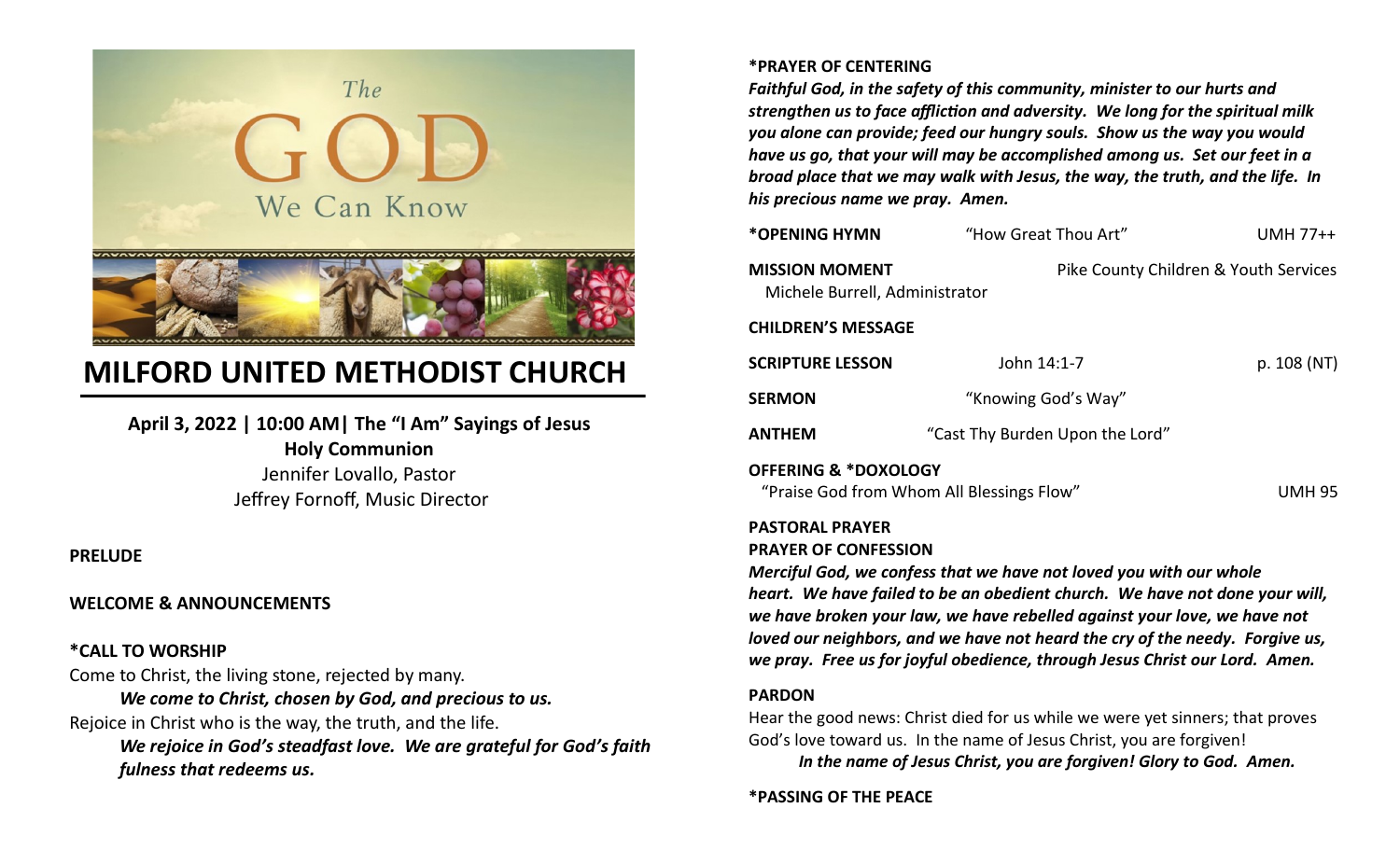### **SACRAMENT OF HOLY COMMUNION** UMH 15-16 **LORD'S PRAYER**

#### THANKSGIVING AND COMMUNION

#### TAKING THE BREAD AND CUP

The pastor takes the bread and cup, and the bread and wine are prepared for the meal.

#### THE GREAT THANKSGIVING

One of the musical settings on pages 17-25 may be used if desired.

The Lord be with you.

And also with you.

Lift up your hearts.

We lift them up to the Lord.

Let us give thanks to the Lord our God.

It is right to give our thanks and praise.

The pastor gives thanks appropriate to the occasion, remembering God's acts of salvation, and concludes: and concludes:

#### And so,

with your people on earth and all the company of heaven we praise your name and join their unending hymn:

Holy, holy, holy Lord, God of power and might, heaven and earth are full of your glory. Hosanna in the highest. Blessed is he who comes in the name of the Lord. Hosanna in the highest.

The pastor continues the thanksgiving. The institution of the Lord's Supper is recalled. The pastor concludes:

#### And so,

in remembrance of these your mighty acts in Jesus Christ, we offer ourselves in praise and thanksgiving as a holy and living sacrifice, in union with Christ's offering for us, as we proclaim the mystery of faith.

#### Christ has died; Christ is risen; Christ will come again.

The pastor invokes the present work of the Holy Spirit and then praises the Trinity, concluding:

All honor and glory is yours, almighty Father (God), now and for ever.

Amen.

#### THE LORD'S PRAYER

**BREAKING THE BREAD** 

The pastor breaks the bread and then lifts the cup, in silence or with appropriate words.

**RECEIVING THE BREAD AND CUP** *(Everyone is invited to eat the wafer and drink the juice together at the Pastor's direction)*

### **PRAYER OF THANKSGIVING**

*Eternal God, we give you thanks for this holy mystery in which you have given yourself to us. Grant that we may go into the world in the strength of your Spirit, to give ourselves for others, in the name of Jesus Christ our Lord, Amen.*

**\*CLOSING HYMN** "You Are Mine" TFWS 2218++

**\*SENDING FORTH** 

**POSTLUDE**

**GREETER|** Linda Ryder **LITURGIST|** Nancy McCallum **FLOWERS|** Leslie Lordi & Family in memory of Ron Clementoni

### **FELLOWSHIP|** *sign up in Fellowship Hall*

 *Key to abbreviations: UMH*| The United Methodist Hymnal *TFWS*| The Faith We Sing ++| *Someone's Favorite Hymn*

#### **PRAYER LIST**

Bill Becker, Marsha Smith and family, Patricia Trumbull, Lillian Kummerfeldt, Melissa Adams, Jackie Viserta, Edie Delaehne, Pat Moulton, Christine Pasquarosa, the family of Joe Lecaroz, Leonard Gasiewicz, Dan Dixon, Patty Reynolds, Casey Peguero, Marie Buchanan, Gina Alfano Walsh, Merissa Sims, Linda Klee, Geoff & Pam Sackett, Diane Siconolfi.



Rev. Jennifer Lovallo, Pastor – [www.jennlovallo@gmail.com](file:///C:/Shared/Bulls/2021/www.milfordmethodists@gmail.com) - (201) 314-8442 206 East Ann Street- 570.296.6124 [www.milfordmethodists.org](http://www.milfordmethodists.org) -- [mumc@ptd.net](mailto:mumc@ptd.net) Follow us on Instagram: @milfordmethodists and Facebook: www.facebook.com/ MilfordUMC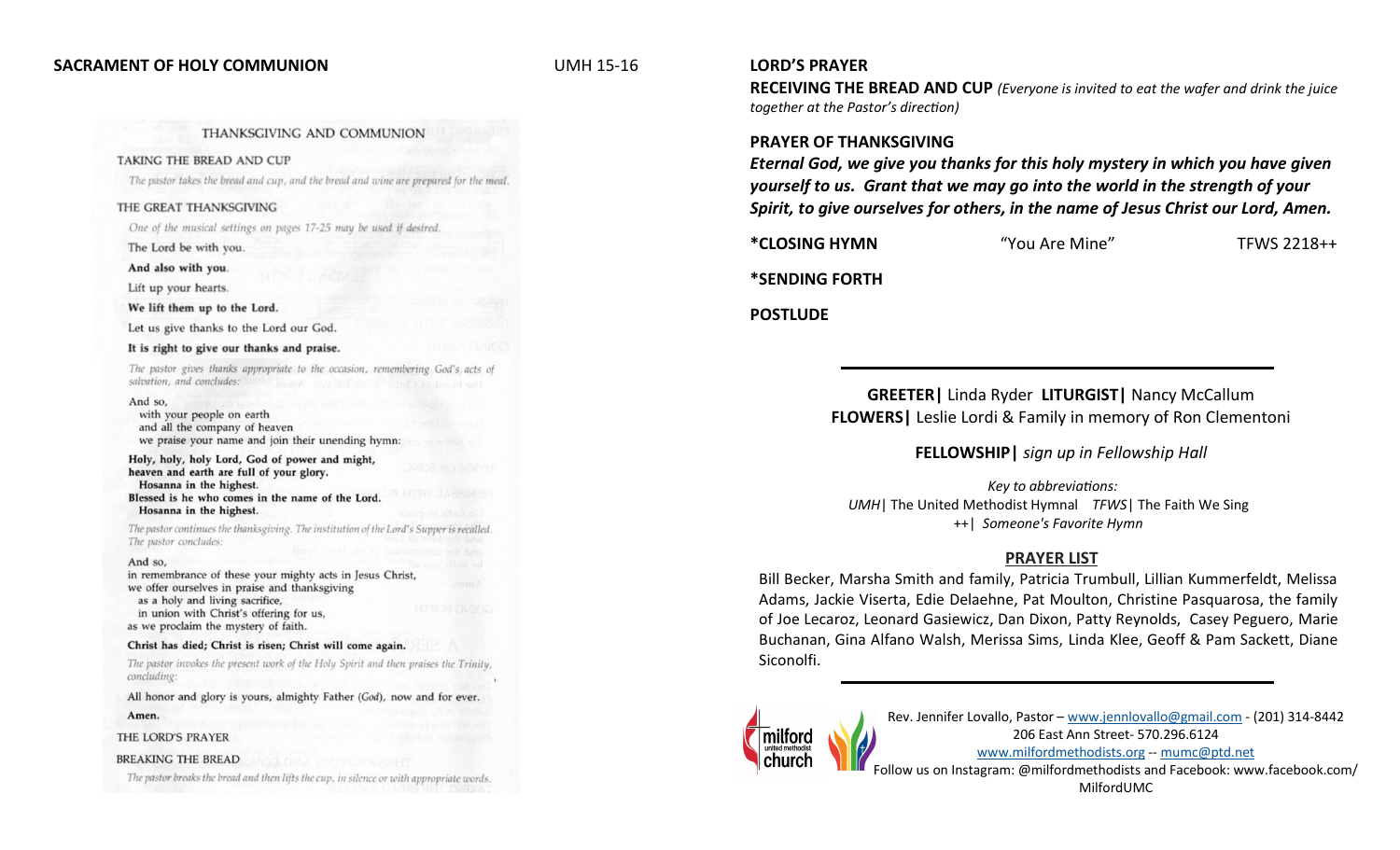### **ANNOUNCEMENTS**

**TODAYS COMMUNION OFFERING is in support of UMCOR SUNDAY which was March 27**. UMCOR Sunday is when we partner with other UMC congregations in a special offering to support the United Methodist Committee on Relief, an organization that acts on our behalf when there is a crisis. Please be an ambassador for Christ to relieve suffering by giving generously to UMCOR Sunday.

**WEEKLY PRAYER TIME:** During this Lenten season, the Sanctuary is open Wednesdays from 2-3 PM for a time of prayer, reflection, and meditation. All are Welcome. *An on-line prayer service will be livestreamed on our Facebook page at the same time.*

**EASTER FLOWER ORDERS:** Today is the final day to accept orders for Easter flowers Please see the enclosed order form. Extra order forms are available in the narthex. **We're sorry, we cannot accept flower orders after TODAY—Sunday, April 3.**

**LENTEN STUDY:** Join us in-person on **Sundays at Noon, OR online Wednesdays at 6:00 PM** via Zoom link <bit.ly/MUMCZoom> as we continue the book study of the "*I Am*" sayings of Jesus.

**HELP WANTED ADMINISTRATIVE ASSISTANT:** Hours are 9-1 M-F, at an hourly rate. If you are interested, please call the church office at 570-296-6124 or send resume to [mumc@ptd.net](mailto:mumc@ptd.net) by April 4, 2022.

**SRPING CLEAN-UP DAY:** Mark your calendar for the Annual Spring Clean-up Day, Saturday, April 9, 9:00AM—12 NOON.

**CRAFTY LADIES**—Thursdays at 9:30 AM **ADULT CHOIR REHEARSAL**—Every Sunday at 8:30 AM **BELL CHOIR REHEARSAL**—Every Sunday after worship

#### **LOOKING AHEAD**

**PALM SUNDAY:** April 10th we'll be gathering outside, in from of the church building for the beginning of worship. Once we are gathered, we will process into the sanctuary with our palm branches.





## amazonsmile

[You shop. Amazon gives.](https://smile.amazon.com/ref=nav_logo) Experience feel-good shopping. Shop at [smile.amazon.com](http://smile.amazon.com/) and we'll donate to your favorite charitable organization, at no cost to you. Get started - same products, same prices, same service. Amazon donates 0.5% of the price of eligible purchases.

#### [smile.amazon.com](http://smile.amazon.com/)